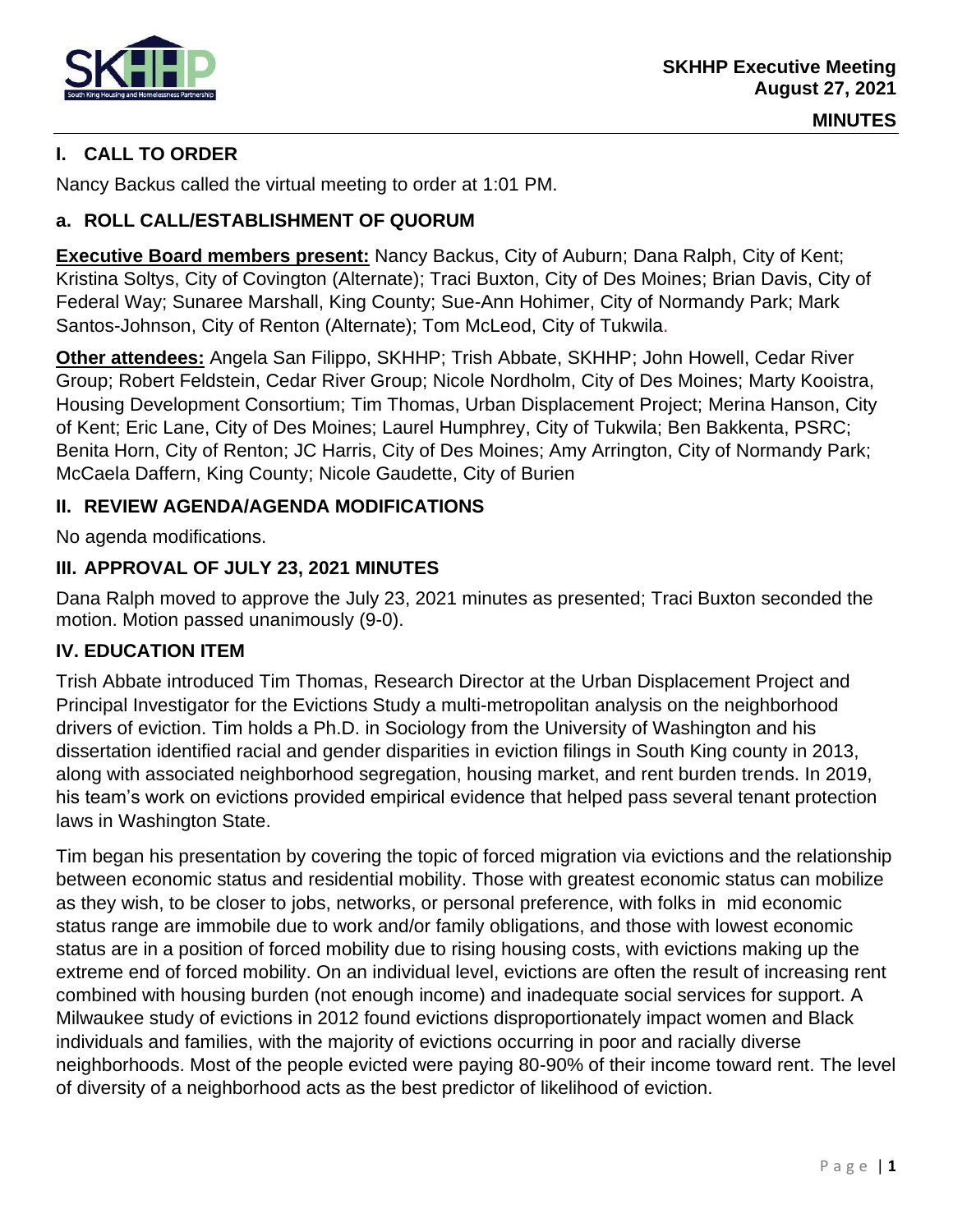With regard to King County, eviction filings have decreased between 2004 to 2017 while evictions in Pierce County have increased. The theory is that lower income people have been displaced out of King County and into Pierce County. Pierce County currently shows the greatest risk of eviction within the state of Washington. King County overall presents a relatively low risk of eviction, but the highest eviction risk is in South King County, which represents 57% of all of King County's eviction filings. Looking at sex and race, Black individuals are being evicted at a rate 4 times that of whites and Latinx at a rate 1.4 times the amount of whites. Black females are evicted at a rate 7 times the amount of white females and Black males are evicted at a rate 5.4 times the amount of white males. Between 2013-2017 evictions in Pierce County were disproportionately impacting Black adults. 1 in 6 Black adults (18%) in Pierce County have been evicted, 1 in 11 Black adults (9.6%) in King County and 1 in 16 Black adults (6.1%) in Snohomish County, the total Black population in both King and Pierce counties is approximately 9%. Within King County, the more diverse the neighborhood, the higher the eviction numbers and within all neighborhood categories, evictions disproportionately impact Black individuals. Eviction filings are also the highest in the neighborhoods with the lowest rents. Within King County, in 2006 evictions were highest in South Seattle and in South King County, in 2017 eviction filings were the highest in the most southern parts of South King County, indicating the evictions are migrating south into Pierce County. Between 2000 and 2016 poverty has been increasing in South King County, in part as a result of people seeking the historically lower rents of South King County and creating increased competition for those homes, impacting the market and driving up the costs of rents in those areas.

Discussion occurred about eviction risk after the covid-related eviction moratorium lifts. The national average eviction rate is currently 2%, however there are estimates that 15% of US households are uncertain they can afford their rent. The three actions that could help prevent evictions include local jurisdictions enacting policy protections, aggressive organizing pointing out where evictions are happening, along with rent assistance and legal representation. The areas in this region with the greatest risk and least resiliency are South King County and Pierce County.

Discussion occurred around where people are going when they are displaced. Migration theory demonstrates that if possible, people make short moves. There are fewer options for affordable housing in King County so it's more uncertain where folks are going.

Discussion occurred around the possibility for SKHHP to do outreach and connect with vulnerable landlords who might be selling properties before they hit the investment market, which was substantiated as one of the best ways to help preserve affordable housing alongside community land trust creation. Additional policy recommendations can be found in the Urban Displacement Project website.

# **V. OLD BUSINESS**

# **a. SKHHP Housing Capital Fund with Cedar River Group**

- **i. Timeline**
- **ii. Matrix**
- **iii. Evaluation Criteria**

Robert Feldstein and John Howell reviewed Staff Work Group progress on the housing capital fund timeline, matrix and evaluation criteria. The timeline and matrix were attached to meeting agenda packet. Feldstein invited feedback and then reviewed the general timeline.

Discussion around how staff can begin to prepare now to ensure the approval process moves as smoothly as possible. Feldstein shared the vision that the first year or two may be aided by illustrating